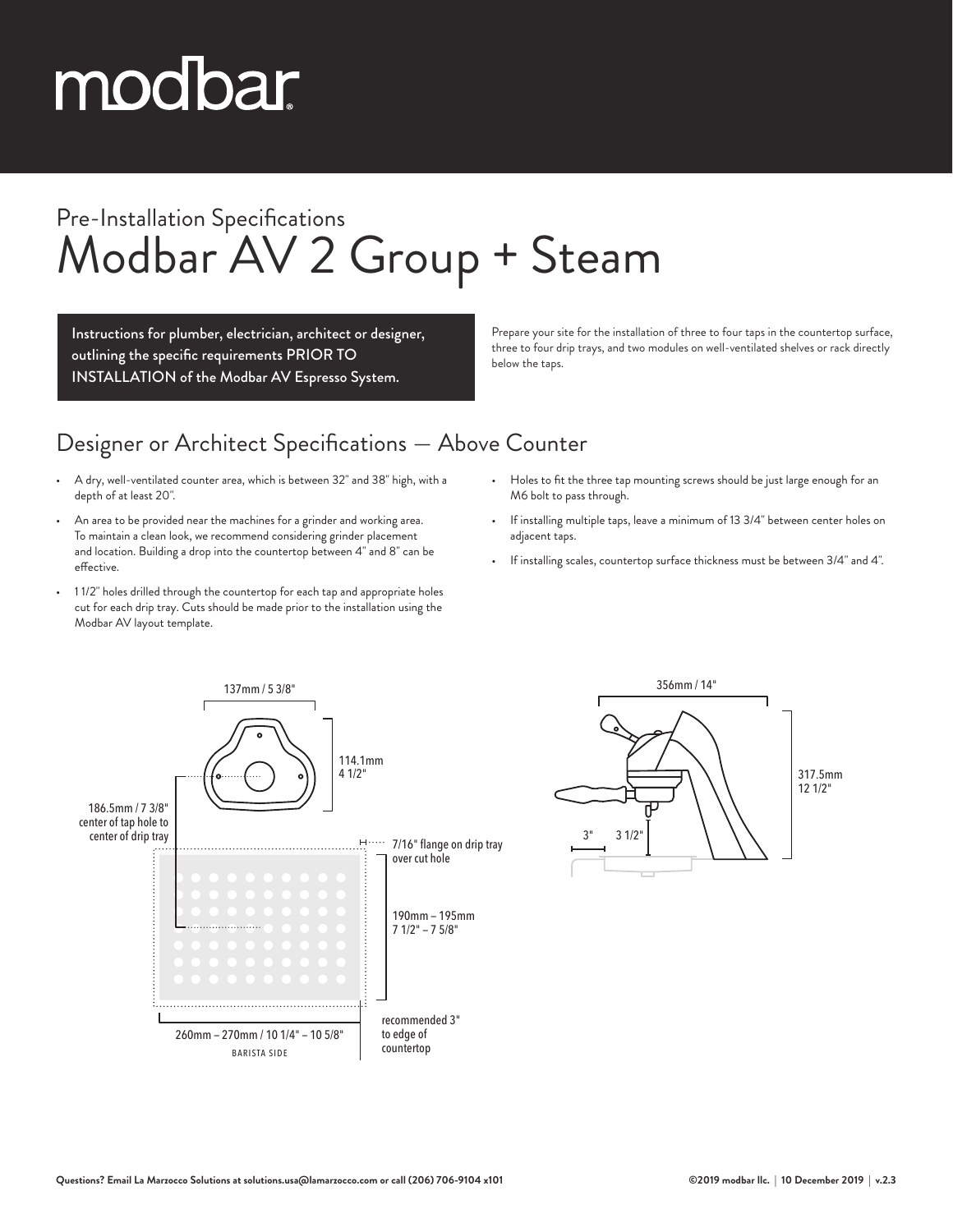## modbar

#### Designer or Architect Specifications — Below Counter

- Cabinet space should have a depth of at least 20" and a width of at least 27" to allow for clearance around and behind the modules.
- Shelves or a wire rack should be provided to support each module.
- Allow 1 sq foot within 5 feet of the module for external pump. (Included)

#### Water Specifications

Your filtration system should produce water with the following properties:

|  |  | We do not recommend installing cabinet doors in this space. |  |  |  |  |  |
|--|--|-------------------------------------------------------------|--|--|--|--|--|
|--|--|-------------------------------------------------------------|--|--|--|--|--|

- Cafe owner should consider where filtration will go. Water filtration is required for all coffee equipment.
- The maximum distance a tap can be installed away from the module is 5'.

| <b>T.D.S.</b>         | 90-150ppm      | <b>ALKALI</b> |
|-----------------------|----------------|---------------|
| <b>TOTAL HARDNESS</b> | 70-100 ppm     | <b>CHLOR</b>  |
| <b>TOTAL IRON</b>     | $0 - 0.02$ ppm | LINE PI       |
| <b>FREE CHLORINE</b>  | $0 - 0.05$ ppm | <b>FLOW</b>   |
| <b>TOTAL CHLORINE</b> | $0 - 0.1$ ppm  |               |
| PH                    | $6.5 - 8$      |               |

| <b>ALKALINITY</b> | $40 - 80$ ppm |
|-------------------|---------------|
| <b>CHLORIDE</b>   | $0 - 30$ ppm  |
| LINE PRESSURE     | 35-70 PSI     |
| <b>FLOW RATE</b>  | 2 GPM/8 IPM   |

#### Module Dimensions & Specifications

| <b>MODULE</b> | <b>WIDTH</b><br>(+CLEARANCE) | <b>DEPTH</b><br>(+CLEARANCE) | <b>HEIGHT</b><br>(+CLEARANCE)                  | <b>WEIGHT</b> | <b>VOLTAGE</b> | <b>RECEPTACLE</b> | <b>WATTAGE</b> |
|---------------|------------------------------|------------------------------|------------------------------------------------|---------------|----------------|-------------------|----------------|
| Espresso AV   | $17" (+11")$                 | $15" (+3")$                  | 8 1/2" (+6", or<br>8" if installing<br>scales) | 40 lbs        | 208-240V       | <b>NEMA 6-20R</b> | 3200           |
| Steam         | $17" (+11")$                 | $15" (+3")$                  | $81/2$ " (+6")                                 | 40 lbs        | 208-240V       | NEMA 6-20R        | 3600           |

#### Required Module Clearance





**3" clearance required if installed below another module or shelf; 6" if installed directly below taps; 8" if installed below integrated scales**